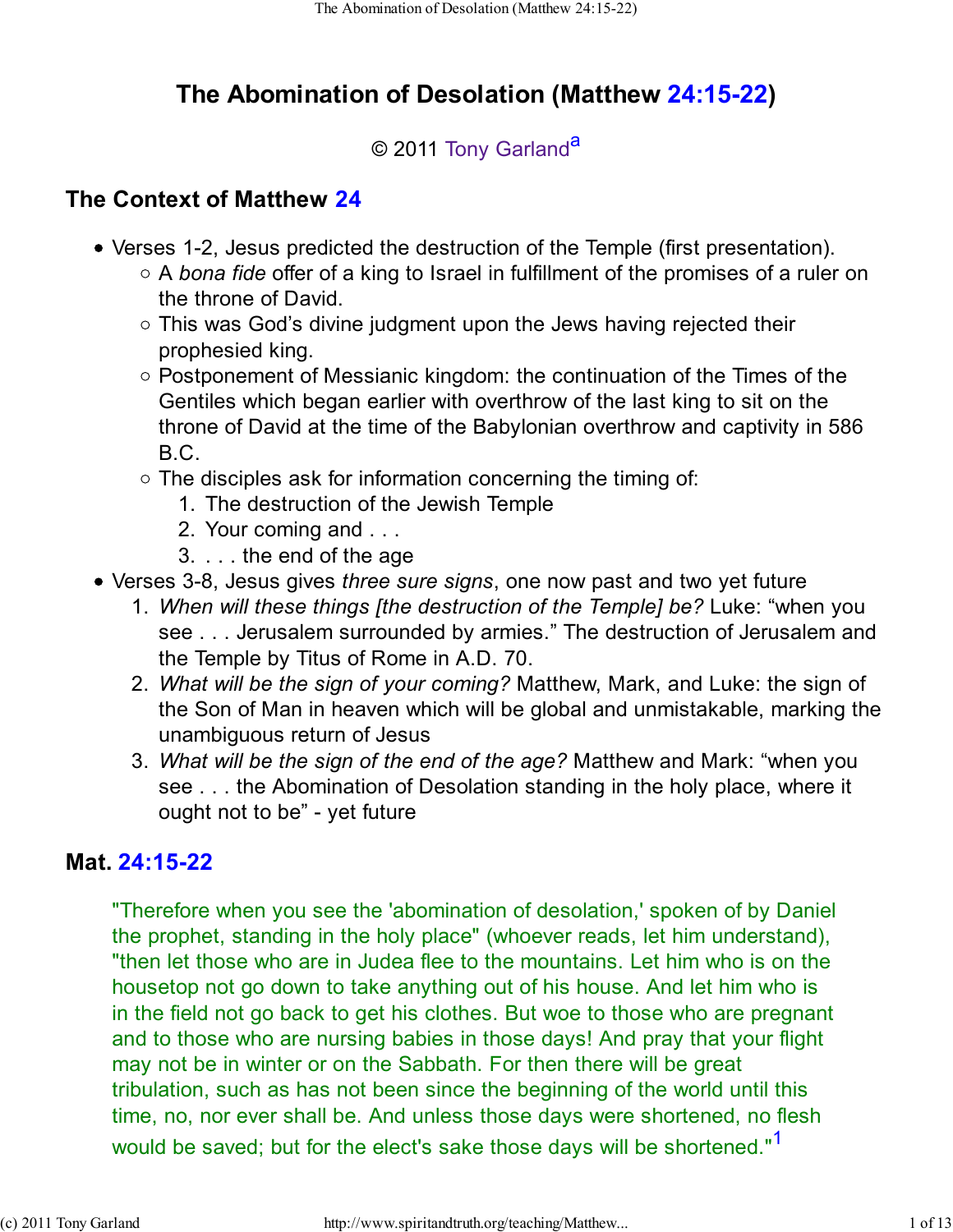# **Therefore**

- When we see a *therefore* we always want to ask the question: what is the conjunction therefore "there for?"
- In verses 9-14, Jesus has just described the characteristics of the end of the age which follow upon the "beginning of sorrows" described in verses 4-8.
	- 1. Christians will be hated and killed by all nations.
	- 2. Professing Christians will betray true Christians.
	- 3. A time of global lawlessness.
- *Because* it will be a time of great peril for believers, Jesus is now revealing the event which *marks* the beginning of final intense period of persecution prior to his return at the end of the age.

# **Something Unmistakable**

"When you see  $\ldots$  then let those who are in Judea flee" (Mat. 24:15)

- Although this event will be "seen" more widely than the immediate environs where it takes place, it has the greatest significance for those who are nearby - in Judea.
- The words of Jesus presuppose a means by which this significant event will be known more widely than just Judea.
- The event is of such significance that it will be widely known.
- I am one among many who believe this event will be known by all the world because it is connected with the Antichrist, the "man of lawlessness" as Paul calls him, also known as "the beast" in the book of Revelation.

# **The Abomination of Desolation**

- **What is an Abomination?<sup>2</sup>** 1.
	- The Hebrew shepherds were considered to be an abomination by the Egyptians (Gen. 46:34).
	- Unclean animals, those which Israel was not allowed to touch or eat, were to be considered as "an abomination" to them (Lev. 11:10).
	- In the law which applied during the theocracy of Israel, homosexuality is identified as an abomination in the eyes of God. Thus, we read in Leviticus 20:13: "If a man lies with a male as he lies with a woman, both of them have committed an *abomination*. They shall surely be put to death. Their blood shall be upon them."
	- We also find that God considered cross-dressing to be an abomination: "A woman shall not wear anything that pertains to a man, nor shall a man put on a woman's garment, for all who do so are an *abomination* to the LORD your God" (De 22:5).
	- In Deuteronomy we read that an abomination is something to be shunned, it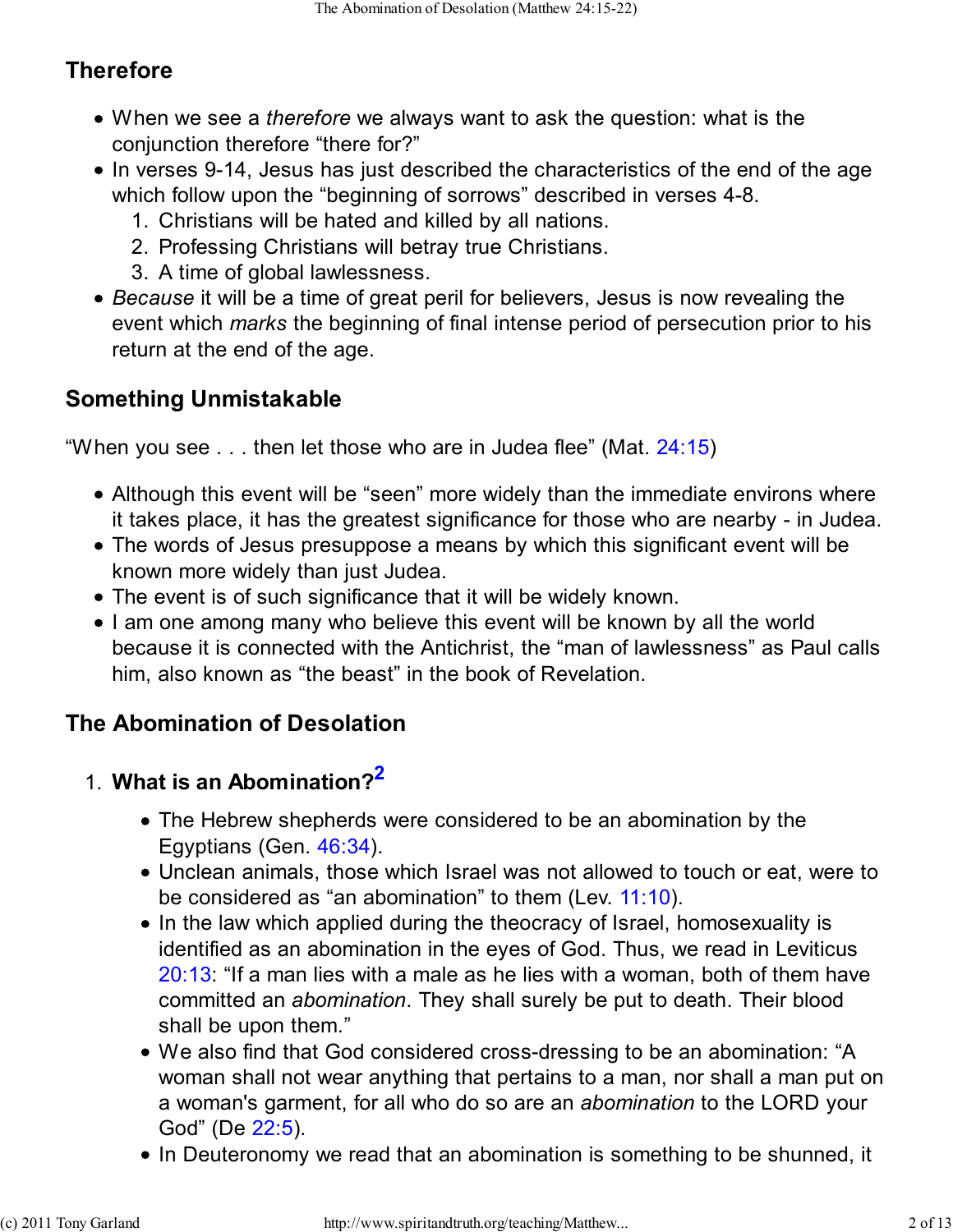is not to be brought into one's house and is to be detested, abhorred, and considered accursed (Deu. 7:26). We also learn that an abomination is something which God *hates* (Deu. 12:31). As one of the proverbs puts it, "six things the Lord hates, yes, seven are an abomination to Him  $\ldots$  " (Pr. 6:16).

- In the book of Revelation we read, "But there shall by no means enter it [that is, the New Jerusalem] anything that defiles, or *causes an abomination* or a lie, but only those who are written in the Lamb's Book of Life" (Re 21:27).
- In conclusion: an abomination is something detestable and highly offensive, especially from the viewpoint of God.

#### **Of Desolation** 2.

- The qualifying phrase, "of desolation" appears to speak of the *result* which is ultimately brought about by the abomination.
- This probably refers to the way in which the abomination desecrates the Temple preventing it from functioning in its God-given spiritual function.
- It may also describe an act so highly offensive to God that it trigger His direct judgment resulting in great physical ruin.
- Scripture reveals that the one who initiates this event is described as a "one who *makes* desolate" (Dan. 9:27).
- Not only does he bring ruin, like Judas before him, he is also *destined for ruin*, which is probably why Paul referred to him as the "son of perdition" (2Th. 2:3-4 cf. John 17:12).

## **Spoken of by Daniel the Prophet** 3.

Notice: Jesus presumes His followers are familiar with the OT. **Are we?**

## A. **Where did Daniel speak of the Abomination of Desolation?**

#### **Dan. 8:13** I.

Then I heard a holy one speaking; and another holy one said to that certain one who was speaking, "How long will the vision be, concerning the daily sacrifices and *the transgression of desolation*, the giving of both the sanctuary and the host to be trampled underfoot?" And he said to me, "For two thousand three hundred days; then the sanctuary shall be cleansed."<sup>3</sup>

- "the transgression of desolation" which could also be translated "the rebellious act of desolation".
- This phrase is very similar to "the abomination of desolation" and likely refers to the same event spoken of more specifically in other passages in Daniel.
- Refers to the desecration of the Jewish Temple by Antiochus IV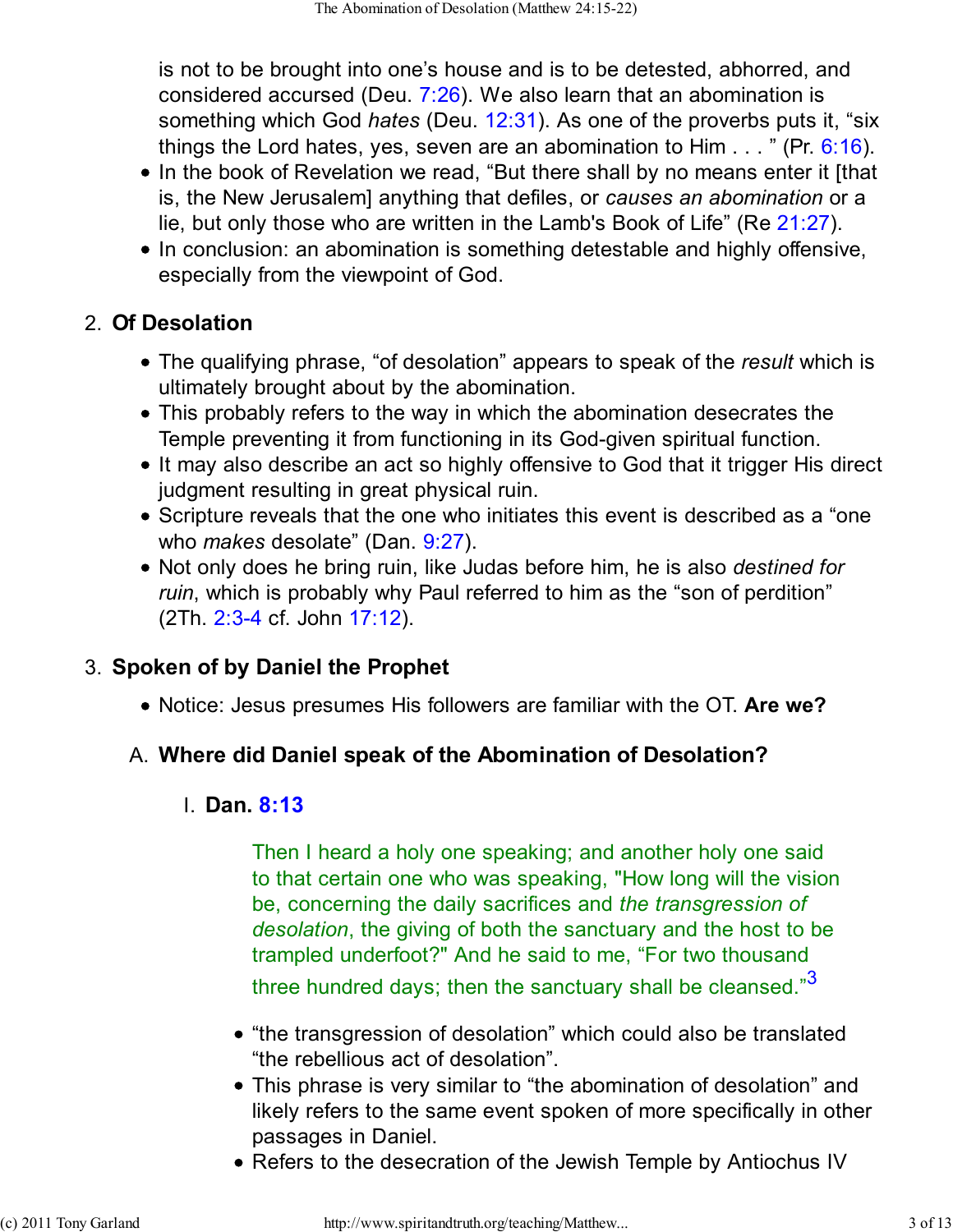Epiphanes which inflamed the Maccabean revolt.

The cleansing mentioned here apparently took place in 164 B.C. and has come to be celebrated as Hanukkah also known as the festival of lights and referred to in John's gospel as "the feast of dedication" (John 10:22).

#### **Dan. 11:31** II.

"And forces shall be mustered by him [that is, the king of the North], and they shall defile the sanctuary fortress; then they shall take away the daily sacrifices, and place there *the abomination of desolation*. (Da 11:31)

- A prophecy concerning a Syrian ruler by name of Antiochus IV Epiphanes, who lived about 400 years after Daniel.
- Fulfilled in 167 B.C. "In this culminating act he erected on December 16, 167 B.C. an altar to Zeus on the altar of burnt offering outside the temple [2 Maccabees 6:2], and had a pig offered on the altar. The Jews were compelled to offer a pig on the 25th of each month to celebrate Antiochus Epiphanes' birthday."<sup>4</sup>
- The book of Maccabees records:

Moreover king Antiochus wrote to his whole kingdom, that all should be one people, And every one should leave his laws: so all the heathen agreed according to the commandment of the king. Yea, many also of the Israelites consented to his religion, and sacrificed unto idols, and profaned the sabbath. For the king had sent letters by messengers unto Jerusalem and the cities of Juda that they should follow the strange laws of the land, And forbid burnt offerings, and sacrifice, and drink offerings, in the temple; and that they should profane the sabbaths and festival days: And pollute the sanctuary and holy people: Set up altars, and groves, and chapels of idols, and sacrifice swine's flesh, and unclean beasts: 48That they should also leave their children uncircumcised, and make their souls abominable with all manner of uncleanness and profanation: To the end they might forget the law, and change all the ordinances. And whosoever would not do according to the commandment of the king, he said, he should die.<sup>5</sup>

The actions of Antiochus IV Epiphanes serve as a type, or model, of another act of desecration in relation to the temple which was yet future at the time Jesus spoke this warning to his disciples.<sup>6</sup>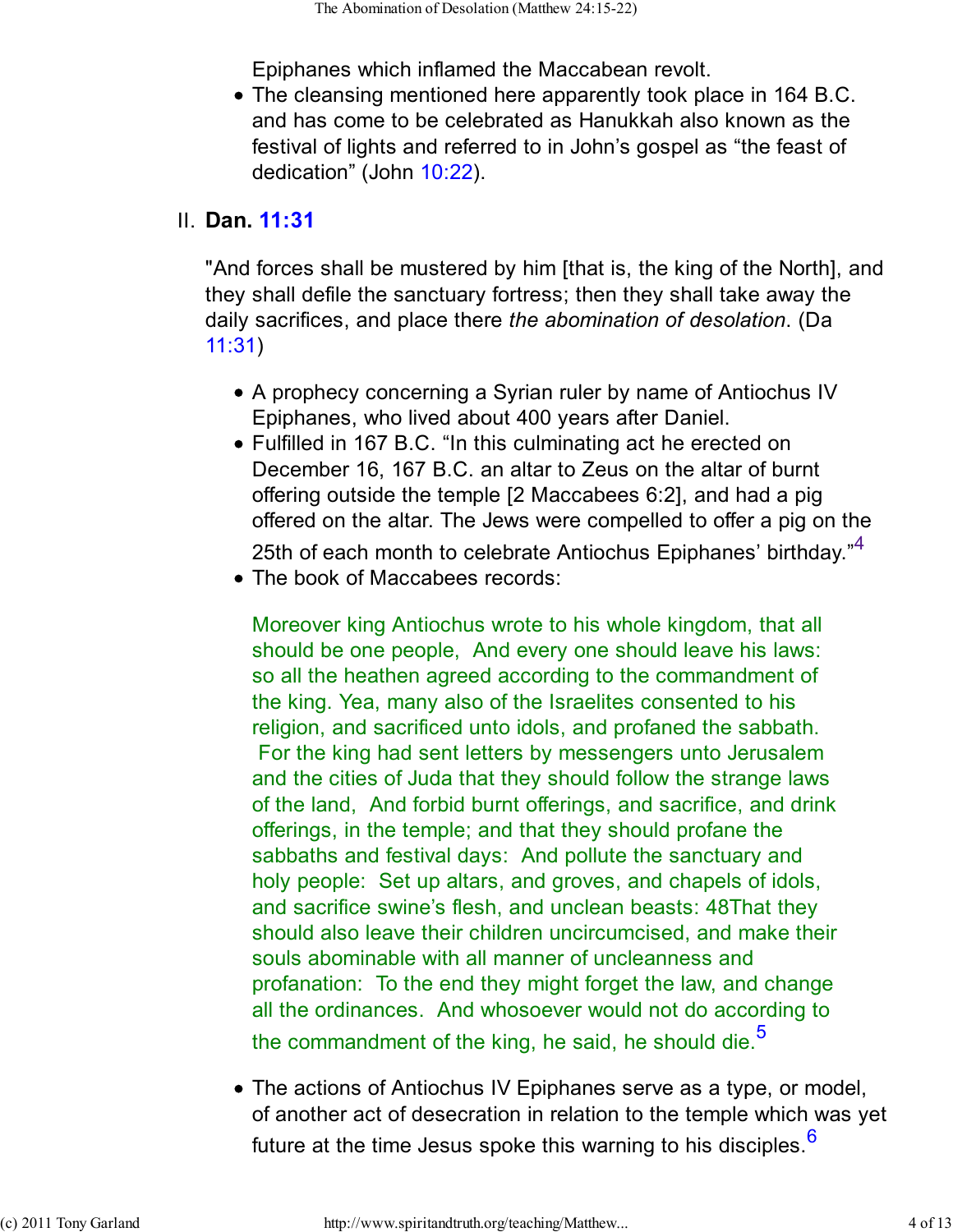- Notice the introduction of that which is unclean, offensive to God (idolatry, swine sacrifice) into that which is holy (the temple precincts, the altar of offering). This will characterize the future abomination of desolation which Jesus is describing in the passage before us.
- [Aside: the accuracy of Daniel's prophecy, especially in Daniel 11 which is *extremely detailed*, concerning the time of the Maccabees and the desire to late-date the book.]

#### **Dan. 12:11-13** III.

And from the time that the daily sacrifice is taken away, and the abomination of desolation is set up, there shall be one thousand two hundred and ninety days. Blessed is he who waits, and comes to the one thousand three hundred and thirty-five days. But you, go your way till the end; for you shall rest, and will arise to your inheritance at the end of the days.<sup>7</sup>

Several things are evident from this passage.

- 1. Daily Jewish sacrifice will be underway. Although there have been extenuating circumstances in history where sacrifices have been offered without a Temple standing, there is a strong inference that a Jewish Temple will be in existence. Indeed, we know this will be the case from other passages (2Th. 2:4; Rev. 11:1-2).
- The daily sacrifice will be halted and something else substituted in 2. its place. The idea is one of *substitution*.
- 3. The desolating abomination will be "set up". It is not a *person*, but a *thing* -- along the lines of a statue or idol.
- After this substitution occurs, there is a fixed period of time during 4. which the godly will be required *to wait*. A time of great patience, but with a known, definite end.

#### **Dan. 9:24-27** IV.

Seventy weeks [or *sevens*] are determined For your people and for your holy city, To finish the transgression, To make an end of sins, To make reconciliation for iniquity, To bring in everlasting righteousness, To seal up vision and prophecy, And to anoint the Most Holy. Know therefore and understand, That from the going forth of the command To restore and build Jerusalem Until Messiah the Prince, There shall be seven weeks and sixty-two weeks; The street shall be built again, and the wall, Even in troublesome times. And after the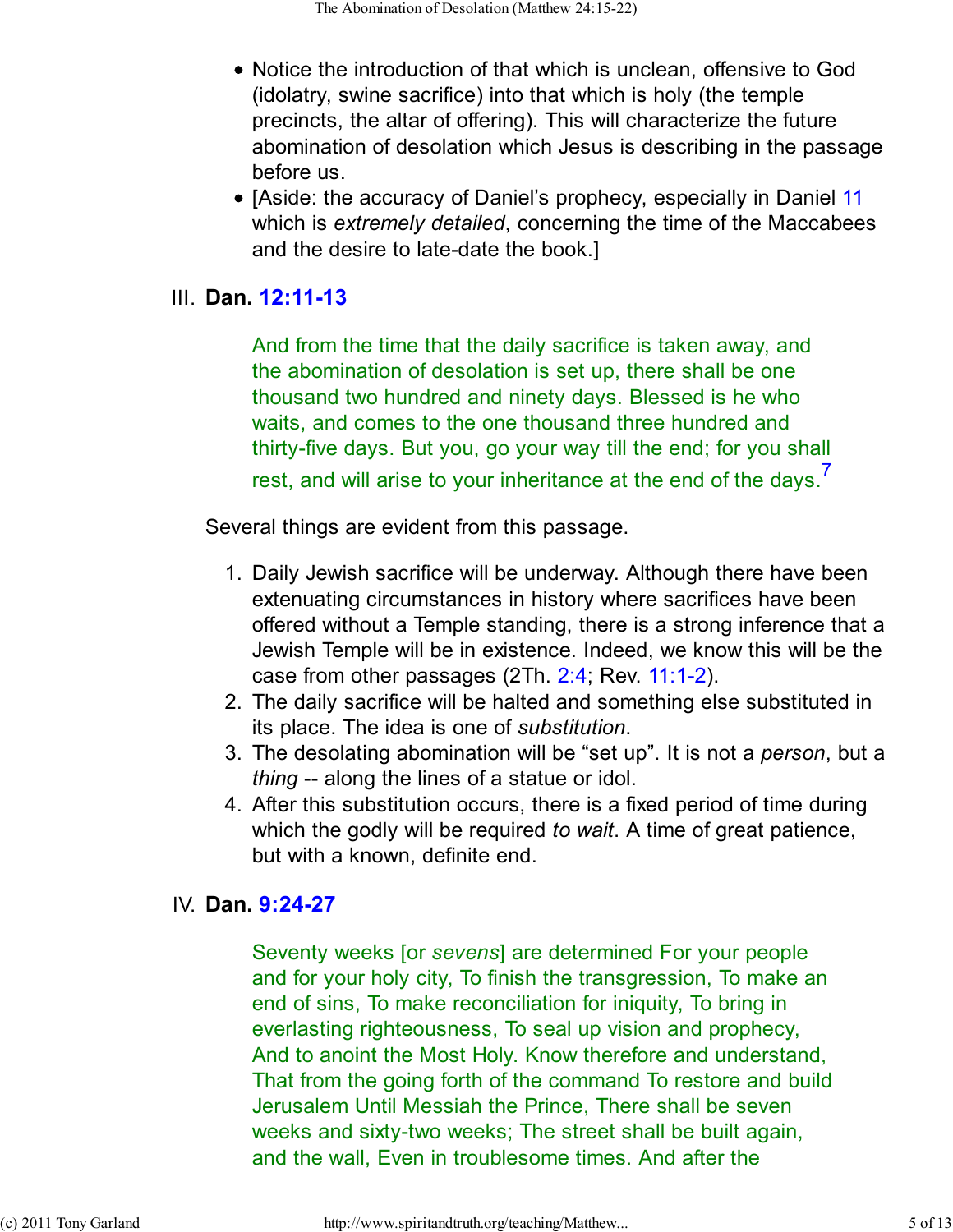sixty-two weeks Messiah shall be cut off, but not for Himself; And the people of the prince who is to come Shall destroy the city and the sanctuary. The end of it shall be with a flood, And till the end of the war desolations are determined. Then he shall confirm a covenant with many for one week; But in the middle of the week He shall bring an end to sacrifice and offering. And on the wing of *abominations* shall be one who makes *desolate*, Even until the consummation, which is determined, Is poured out on the desolate.<sup>8</sup>

#### **Similarities to the other Daniel Passages** a.

- 1. An *abomination* is mentioned in association with one who makes *desolate*.
- 2. The desolating act has a specific consummation, which is *determined*
	- $\circ$  "Unless those days be shortened, no flesh would be saved; but for the elect's sake those days will be shortened" (Mat. 24:22).
- Sacrifice and offering are brought to an end at a specific point 3. in time: the middle of the last, or 70th period of seven.

## **What Form Will the Abomination Take?** 4.

- Idolatrous practices, especially false Gods, are considered to be an abomination by God. And so we read of "Milcom the abomination of the Ammonites" (1K. 11:5), "Chemosh the abomination of Moab" (1K. 11:7), "Molech the abomination of the people of Ammon" (1K. 11:7), and "Ashtoreth the abomination of the Sidonians" (2K. 23:3)
- The ultimate desolating abomination will be simultaneously offensive to God on two fronts: moral and spiritual.
- This is exactly what we see when we look at related passages which, I believe, reveal additional aspects concerning this act.

#### **2 Thessalonians 2:1-5** A.

Now, brethren, concerning the coming of our Lord Jesus Christ and our gathering together to Him, we ask you, not to be soon shaken in mind or troubled, either by spirit or by word or by letter, as if from us, as though the day of Christ had come. Let no one deceive you by any means; for that Day will not come unless the falling away comes first, and the man of sin is revealed, the son of perdition, who opposes and exalts himself above all that is called God or that is worshiped, so that he sits as God in the temple of God, showing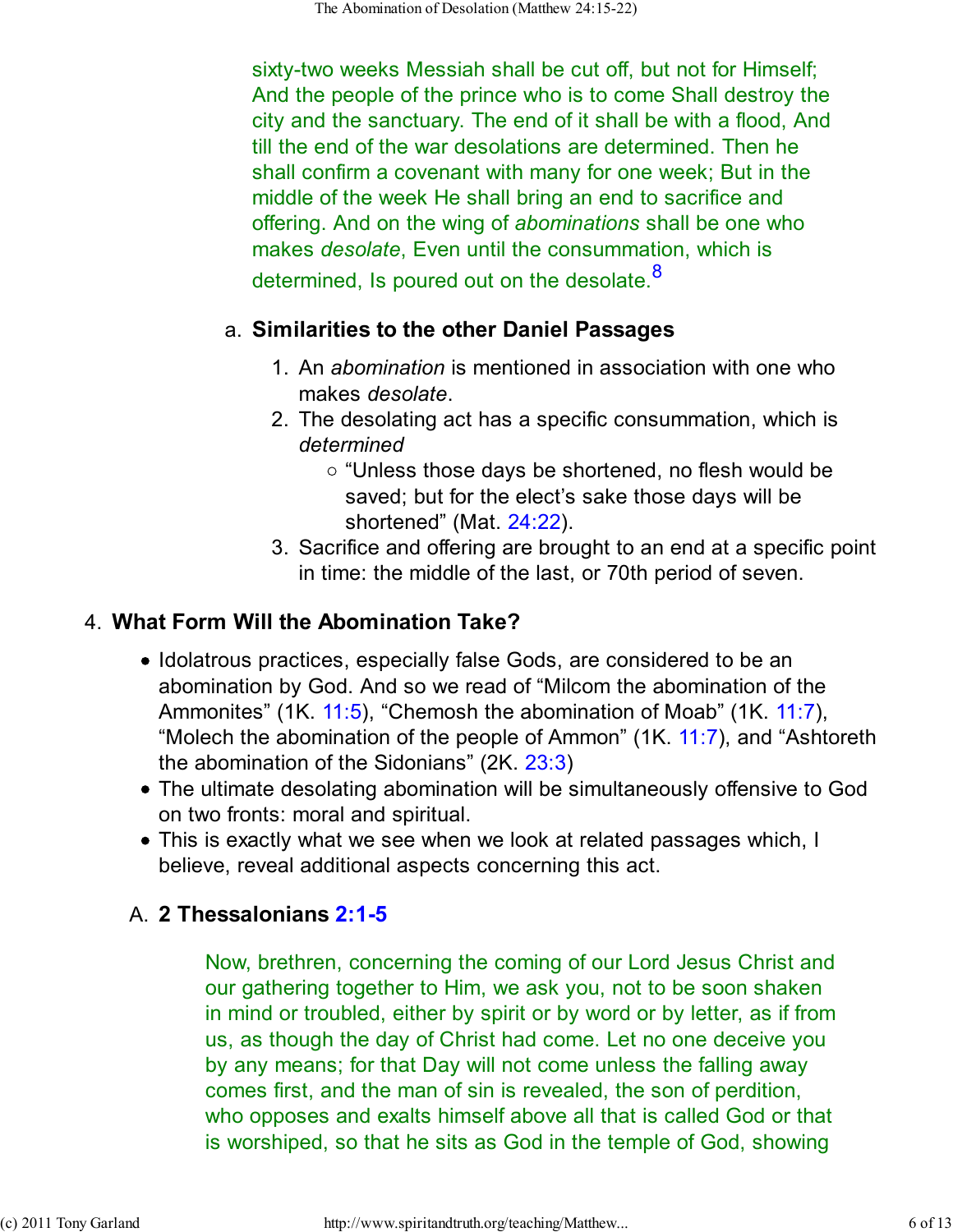himself that he is God. Do you not remember that when I was still with you I told you these things? $9^9$ 

Paul identifies an individual who is associated with the soon arrival of Christ.

- He is called "the son of perdition" (or destruction). He is associated with destruction -- not only which he appears to institute, but that which results from God's judgment of his actions.
- He exalts himself above all forms of worship.
- He sits as God in the temple of God *showing* (or proclaiming) himself as God. (If he can choose to sit anywhere in the temple, where do you suppose he will pick? The "holy place" no doubt!)
- This man is the ultimate affront to God Himself, substituting himself in the rightful place, both physical and spiritual, of God Himself!
- This act both desecrates the temple and qualifies as an abomination with a capital 'A' to God.

#### **Revelation 13:11-15** B.

Then I saw another beast coming up out of the earth, and he had two horns like a lamb and spoke like a dragon. And he exercises all the authority of the first beast in his presence, and causes the earth and those who dwell in it to worship the first beast, whose deadly wound was healed. He performs great signs, so that he even makes fire come down from heaven on the earth in the sight of men. And he deceives those who dwell on the earth by those signs which he was granted to do in the sight of the beast, telling those who dwell on the earth to make an image to the beast who was wounded by the sword and lived. He was granted power to give breath to the image of the beast, that the image of the beast should both speak and cause as many as would not worship the image of the beast to be killed.<sup>10</sup>

- Here John records the activities of the beast from the earth, who aids the first beast, the Antichrist, in his Satanically-inspired mission.
- He instructions the earthly population to make an image ( $\epsilon\dot{\mathbf{i}}$ κονα [*eikona*], an "icon") to the first beast, the Antichrist.
	- The Greek word for *image* can be used to describe a *likeness, representation or portrait.* It has been used to describe the image on a coin, or the form of a statue.
- Whatever this representation is, it is something well beyond anything possible in the 1st century and even into our own day in that the second beast is granted power to give breath to the image so that it becomes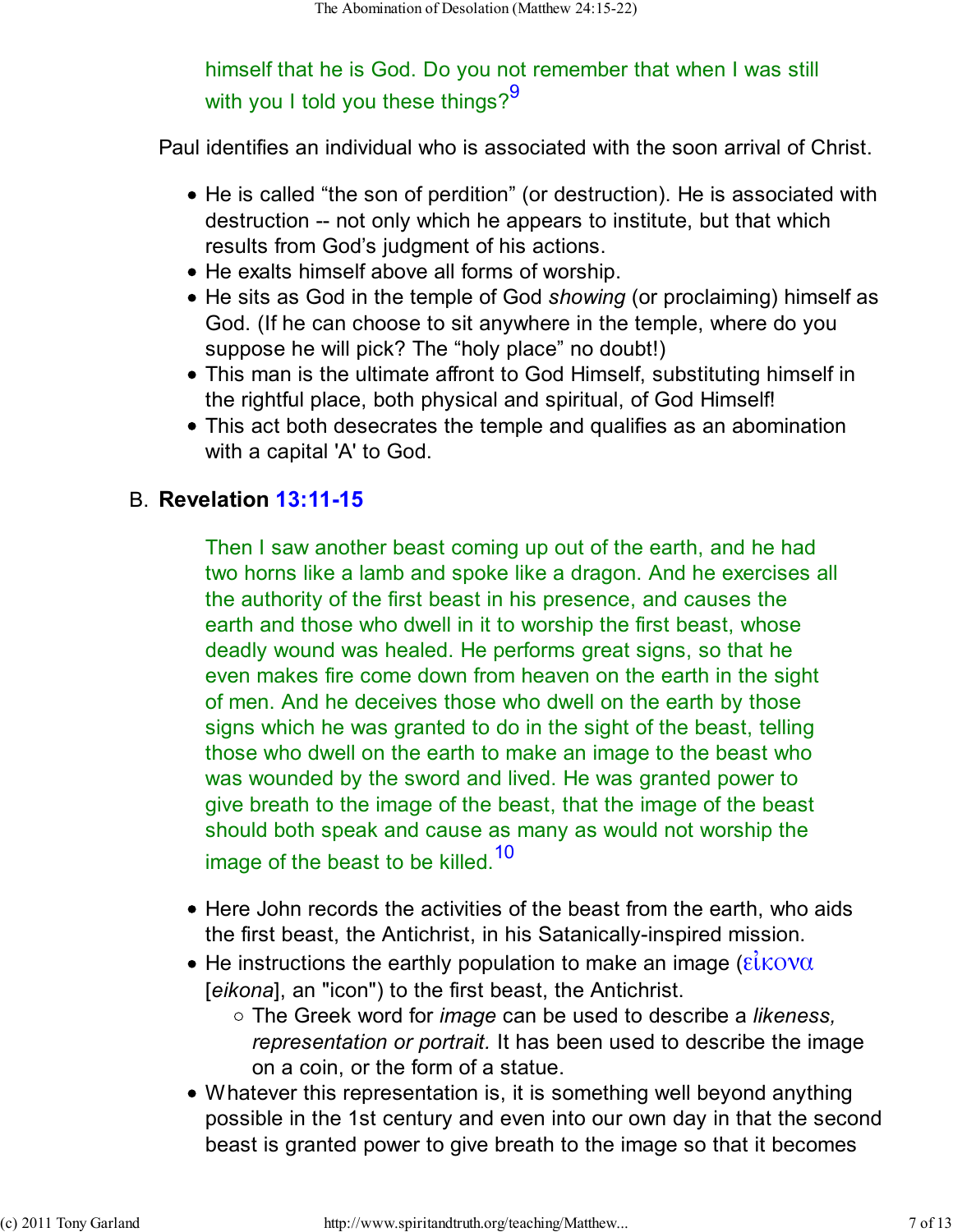animate and even speaks.

- I, and many others, believe that it is this image which will eventually be placed *standing* in the holy place.
- The sequence seems to be:
	- 1. the rise of the Antichrist (read about it in Revelation chapters 11 and 13)
	- 2. taking his wrongful seat in the holy place in the Jewish temple
	- 3. setting up his image in the holy place -- after all he is not omnipresent and is a very busy man.

#### **When Does it Occur?** 5.

- Jesus warns believers of the time of the end, especially those in Judea, to watch for this event.
- The event marks the near and definite approach of the end of the age.
- My view is that this event occurs at the midpoint of the final seven year period prior to Jesus' return.
	- 1. Daniel  $9:27$  seems to indicate it takes place at the mid-point of the final of Daniel's seventy sevens, 3.5 years after the final seven is initiated by the signing of a covenant, apparently which includes permission for establish Jewish sacrifices within their temple.
	- 2. Daniel 7:25 indicates the authority of the little horn, the Antichrist, extends over the saints for a period of 42 months, or 3.5 years.
	- 3. Revelation 13:5 indicates the beast from the sea, the Antichrist, is granted authority for 42 months, or 3.5 years. Since his authority ends with the Second Coming of Christ, his stranglehold on power commences with this act of desecration.
	- 4. Revelation 12:6 and 12:14 indicates that the Jewish remnant which flees from the persecution of the Antichrist is protected and nourished by God for *1260 days* or *a time and times and half a time*: a period of 3.5 360-day years. This protection is needed until the arrival of Jesus at the Second Coming.

# **The Flight**

"Therefore, when you see . . . then let those who are in Judea flee to the mountains." (Mat. 24:15-16)

## **Why flee?** 1.

• Antichrist goes from friend to foe. The covenant he makes in Daniel 9:27 would seem to be related to reestablishment of the Jewish Temple and sacrificial system, possibly amidst global opposition. But now he turns abruptly to a systematic extermination of the Jews (Revelation 11-12; Daniel 12).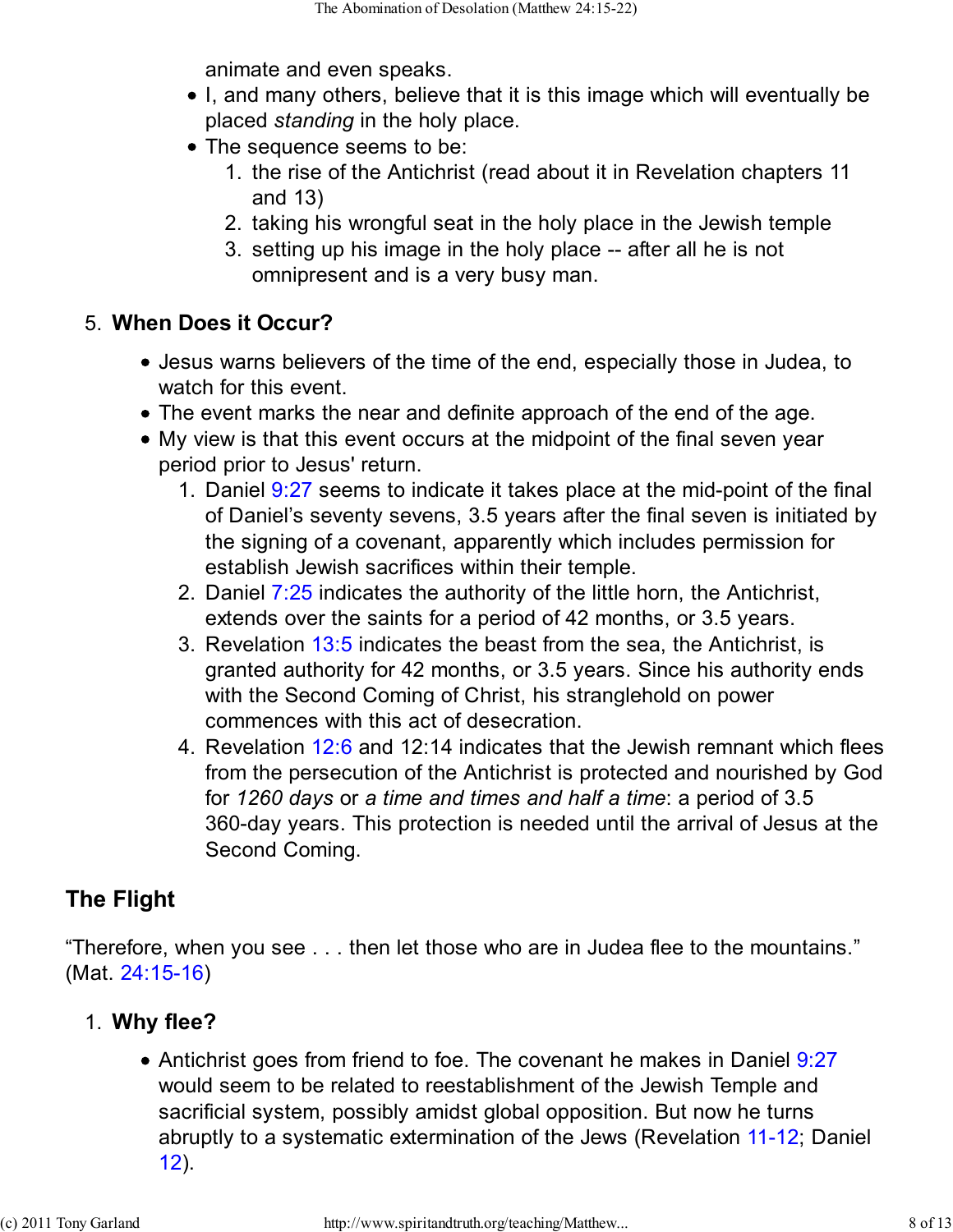## **Satanic Empowerment** A.

- At the midpoint of the final seven years, he rises from the abyss (Rev. 11:7), undoubtedly Satanically empowered, and all the world marvels at his supernatural recovery (Rev. 13:3).
- Revelation 12 indicates that it is *Satan* who intensely persecutes Israel during this period. It seems very likely that it is primarily through possession of this man, no doubt in association with his miraculous his rise from the abyss, that Satan works his intense persecution of the Jews.
- This is no ordinary persecution, it involves Satan himself acting through this individual.

#### **Conditions of Flight** 2.

- The Jewish orientation of this time of persecution is evident in the passage before us:
	- 1. Those in *Judea* are to flee
	- Mentions those on the *housetop* a common place to spend time in 2. Israel (Acts 10:9).
	- 3. Pray that your flight may not be . . . on the *Sabbath*.
	- A predicted time of great tribulation, a Jewish concept from the OT as 4. we shall see.
	- 5. Clear parallel with Revelation 12 which describes Israel.
		- The symbol of 12 stars and sun and moon speak of the 12 tribes and their parents (Gen. 37:9).
		- **The sun and moon refer to God's promises to protect Israel (Jer.** 31:35-37; 33:20-26) and the throne of David (Ps. 89:35-37).
		- Israel produced the Messiah.

Now when the dragon saw that he had been cast to the earth, he persecuted the woman who gave birth to the male Child. But the woman was given two wings of a great eagle, that she might fly into the wilderness to her place, where she is nourished for a time and times and half a time, from the presence of the serpent. So the serpent spewed water out of his mouth like a flood after the woman, that he might cause her to be carried away by the flood. But the earth helped the woman, and the earth opened its mouth and swallowed up the flood which the dragon had spewed out of his mouth.<sup>11</sup>

- 1. Supernaturally protection
	- The "two wings of a great eagle" refer back to God's supernatural assistance rendered to Israel during the Exodus and time to follow in the wilderness (Ex. 19:4; Deu. 32:10-12).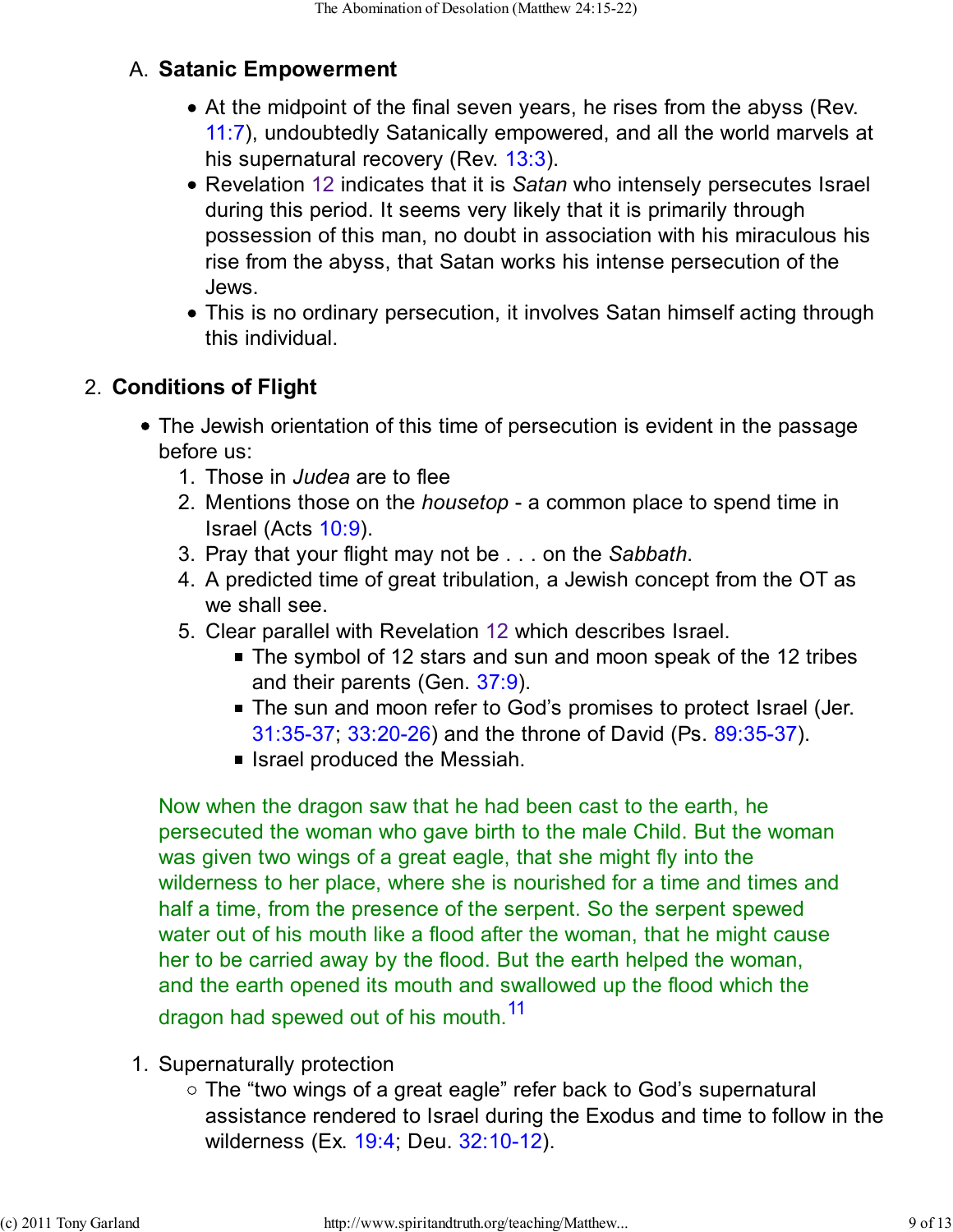- $\circ$  Those in flight will also be helped by the earth, in what appears to be a supernatural event which destroys military powers in pursuit.
- 2. Supernatural provision
	- Extra clothing is optional is is food due to supernatural provision: "let him 1. who is in the field not go back and get his clothes" (Mat. 24:18). Safety of escape is to be valued over the need for taking provisions.
	- 2. To a supernaturally provided place mentioned in Revelation 12:6, "Then the woman fled into the wilderness, where she has a place prepared by God, that they should feed her there one thousand two hundred and sixty days" (Re  $12:6$ ).
	- Also referred to as "her place, where she is nourished . . . from the 3. presence of the serpent" (Rev. 12:14).

## **The Great Tribulation**

"For then there will be great tribulation, such as has not been since the beginning of the world until this time, no, nor ever shall be. And unless those days were shortened, no flesh would be saved; but for the elect's sake those days will be shortened." (Mat. 24:22).

- Unique time in history
- This time is said by Jesus to involve greater tribulation and danger than any other period in history past -- or yet to come!
- He states that if the time had not had a determined end -- if it were to be allowed to run its natural course, then perhaps there would be nobody left alive.
- Although this *could* be speaking in terms of a Jewish perspective (which is a theme in the OT), it seems to broaden here to include all living persons.

#### **Includes A Time of Jewish Tribulation** 1.

- Numerous passages in the OT indicate there is coming a time of intense tribulation for the Jewish nation.
- As we shall see, this is the means by which God will chastise Israel for the rejection of her Messiah and her continued unwillingness to recognize Jesus in His rightful role.

## **Jeremiah 30:6-9** A.

Ask now, and see, Whether a man is ever in labor with child? So why do I see every man with his hands on his loins Like a woman in labor, And all faces turned pale? Alas! For that day is great, So that *none is like it*; And it is the time of Jacob's trouble, But he shall be saved out of it. 'For it shall come to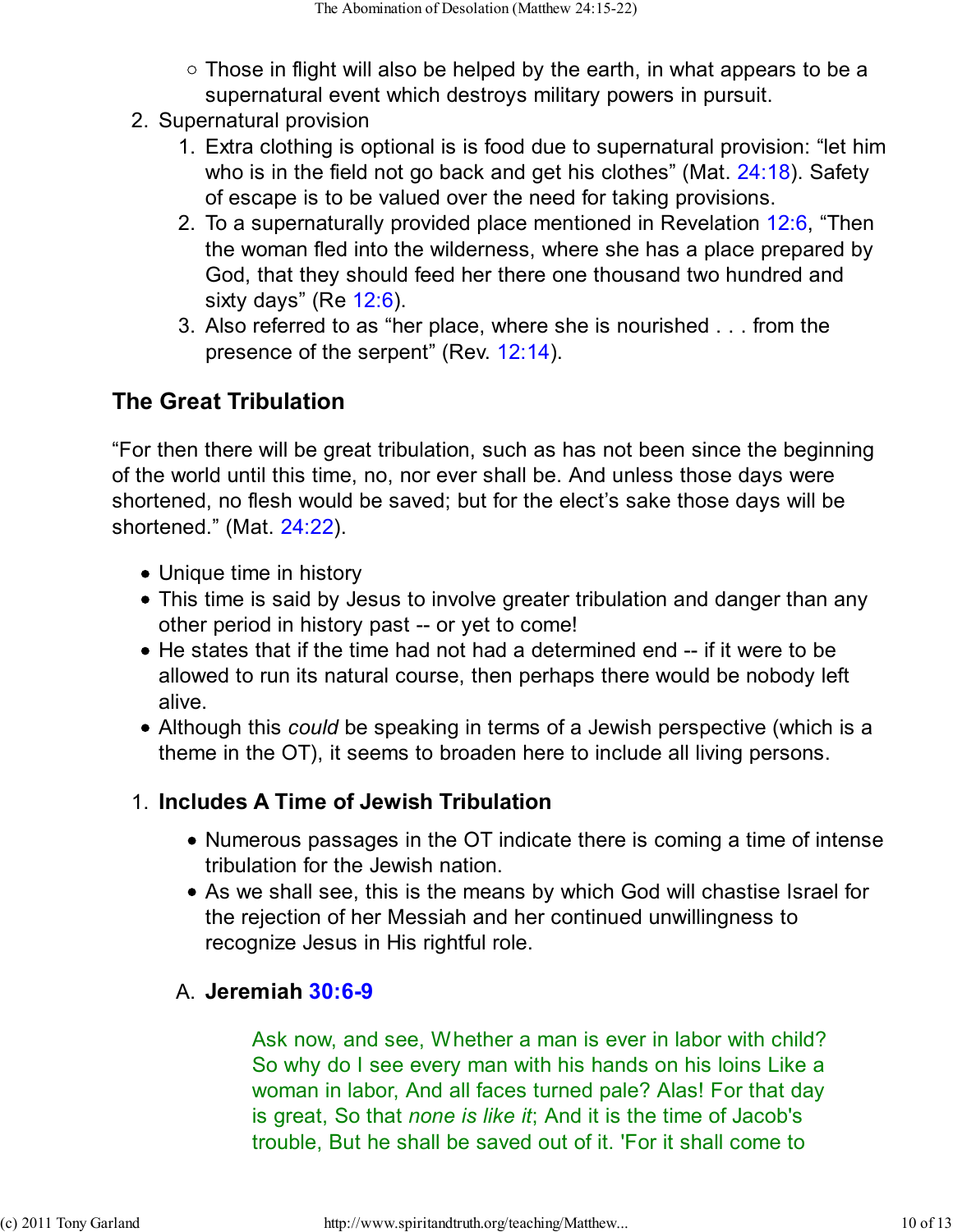pass in that day,' Says the LORD of hosts, 'That I will break his yoke from your neck, And will burst your bonds; *Foreigners shall no more enslave them.* But they shall serve the LORD their God, And David their king, Whom I will raise up for them.<sup>12</sup>

#### **Daniel 12:1** B.

At that time [what time? the time described at the end of chapter 11 -- the time of the end] Michael shall stand up, The great prince who stands watch over the sons of your people; And there shall be a time of trouble, *Such as never was since there was a nation, Even to that time.* And at that time your people shall be delivered, Every one who is found written in the book.<sup>13</sup>

• Notice the sobering reality: only those written in the book (of the Lamb, the book of life) are delivered--only those who come to trust in Jesus and are saved!

#### **Ezekiel 20:33-38** C.

"As I live," says the Lord GOD, "surely with a mighty hand, with an outstretched arm, and with fury poured out, I will rule over you. I will bring you out from the peoples and gather you out of the countries where you are scattered, with a mighty hand, with an outstretched arm, and with fury poured out. And I will bring you into the wilderness of the peoples, and there I will plead My case with you face to face. Just as I pleaded My case with your fathers in the wilderness of the land of Egypt, so I will plead My case with you," says the Lord GOD. "I will make you pass under the rod, and I will bring you into the bond of the covenant; I will purge the rebels from among you, and those who transgress against Me; I will bring them out of the country where they dwell, but they shall not enter the land of Israel. Then you will know that I am the LORD."<sup>14</sup>

#### **Zec. 13:7-9** D.

"Awake, O sword, against My Shepherd, Against the Man who is My Companion," Says the LORD of hosts. "Strike the Shepherd, And the sheep will be scattered; Then I will turn My hand against the little ones. And it shall come to pass in all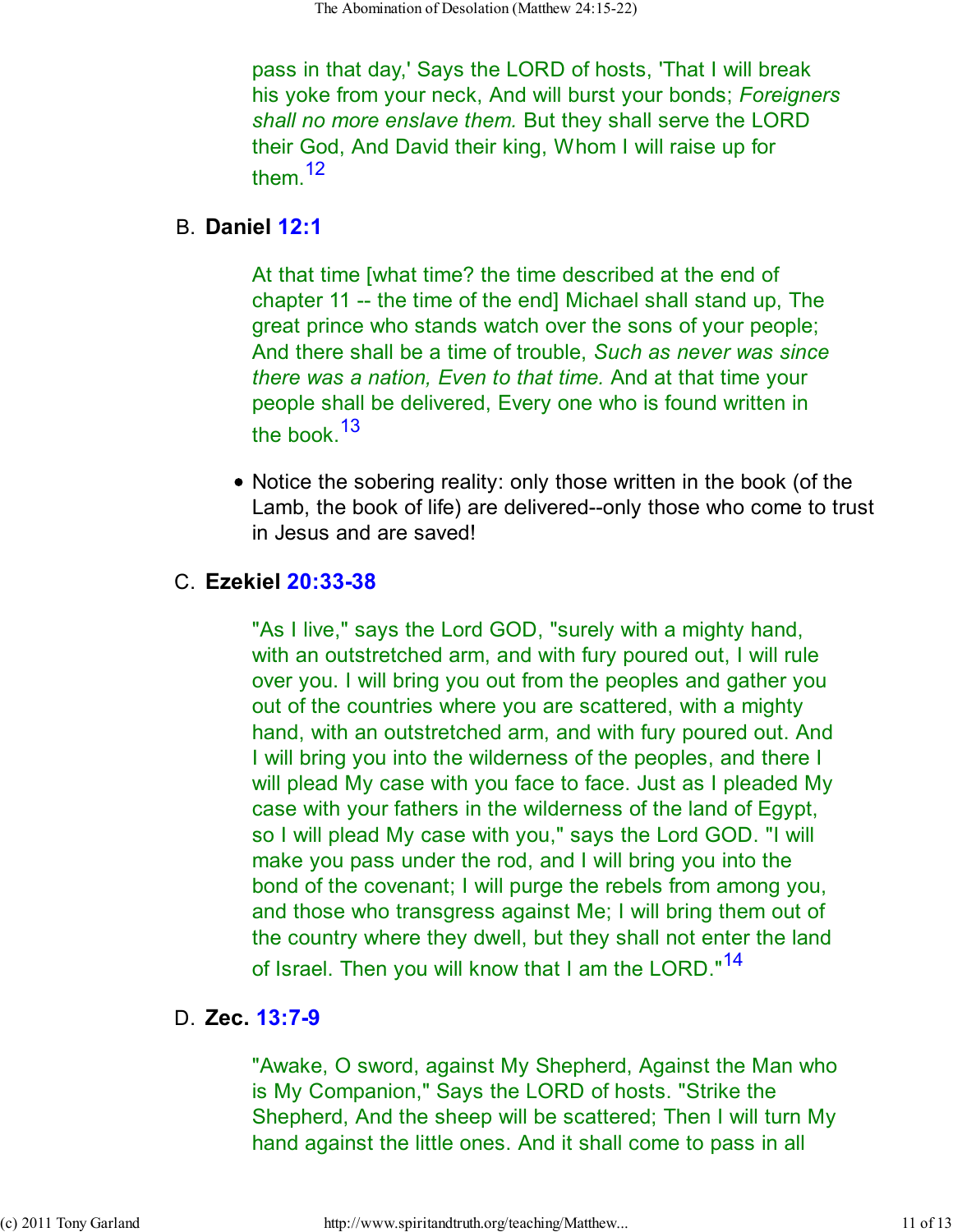the land," Says the LORD, "That two-thirds in it shall be cut off and die, But one-third shall be left in it: I will bring the one-third through the fire, Will refine them as silver is refined, And test them as gold is tested. They will call on My name, And I will answer them. I will say, 'This is My people'; And each one will say, 'The LORD is my God."<sup>15</sup>

#### **Judgment Leading to Delivery** 2.

- A theme of great judgment resulting in eventual delivery. (This is *not* what happened in 70 A.D.!)
- This is the means by which God will bring unbelieving Israel to faith in Messiah Jesus.

#### **Romans 11:25-27** A.

For I do not desire, brethren, that you should be ignorant of this mystery, lest you should be wise in your own opinion, that blindness in part has happened to Israel until the fullness of the Gentiles has come in. *And so all Israel will be saved*, as it is written: "The Deliverer will come out of Zion, And *He will turn away ungodliness from Jacob*; For this is My covenant with them, When I take away their sins."<sup>16</sup>

## **What Have we Learned?**

- 1. Believers at the time of the end are to watch for a specific, unambiguous event of great significance to God.
- 2. The event constitutes the definite sign that the end of the age has arrived.
- 3. The event occurs in the Jewish Temple in Jerusalem.
- 4. The event begins by interrupting a restored Jewish sacrificial system.
- 5. The event involves a man, the Antichrist, sitting as God in the Jewish Temple and pronouncing himself to be God.
- The event includes a statue or image which is set up in place of the regular 6. sacrifice in the holy of holies. The image inaugurates a period of false worship requiring absolute obedience by all the world's population.
- 7. The event marks the beginning of an unparalleled time of persecution for Jews and Christians, especially Jewish Christians.
- The event marks the arrival of a time of unparalleled physical turbulence and 8. danger, for Jews, for Christians, and even for all of humanity.

Endnotes:

1. NKJV, Mat. 24:15-22